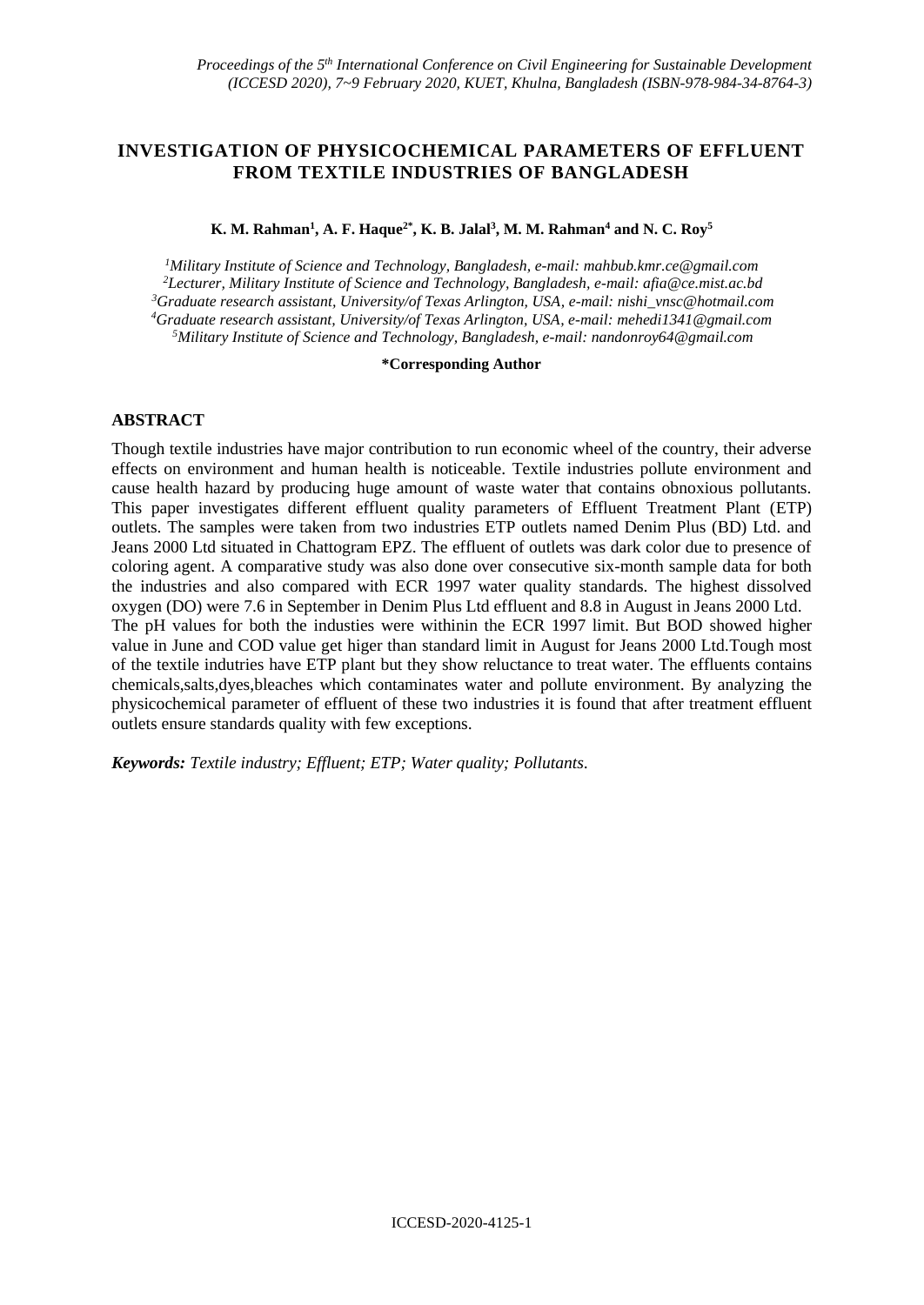*5 th International Conference on Civil Engineering for Sustainable Development (ICCESD 2020), Bangladesh*

### **1. INTRODUCTION**

Textile and garment industries play a vital role in socio-economic development of Bangladesh. As worlds one of the biggest exporters Bangladesh holds 5% share in global market. About 85% of Bangladesh's export earnings and 10% of GDP comes from ready-made garments (RMG). Bangladesh Garment Manufacturers and Exporters association (BGMEA) has recently set a target for garment sector to reach \$50 billion of exports by 2021 and \$82.5 billion by 2030.To achieve the goal and to accelerate economic development of Bangladesh huge amount of water is necessary. In different stages of operation in textile industries about 85% of water is used and discharged (World Bank Group, 2015). Mainly the washing and dyeing sections consume large quantity of water. The highly polluted and toxic wastewater is discharged into the rivers, lands or drains by the industries without any kind of treatment. This irregular and unplanned disposal of wastewater has created environmental pollution problem. During the production process large amount of effluent is ejected from the industries either treated or untreated. According to environmental conservation rule (ECR 1997) the textile factories are supposed to have ETP for effluent treatment but a large number of factories are violating the rules and are continuing without ETP. As a result, the effluent discharged from the industries pollutes the surface as well as groundwater.

The effluents contain heavy metals, trace metals, colouring agents and some toxic elements. The effluent discharged into the rivers goes far away and used by people for their day to day activities and irrigation (Sarkar et al., 2015). Consequently, the physiochemical parameters of water such as pH, BOD, COD, TDS, DO get degraded due to the polluted water. It will contaminate the food chain and ecosystem. These make water very toxic and harmful for human begins crops and aquatic livings. This causes serious diseases such as cancer, damage of infant brain, body shrinkage etc on human beings, reduces soil fertility and damages crops (Munnaf et al., 2014). The environmental hazard due to wastewater is very alarming for developing countries like Bangladesh. Many international investors are now aware of environmental pollution and looking for whether textile factories have ETP or not for safe emission of effluents. It is appreciable that most of the factories are nowadays installing ETP for wastewater treatment and safe disposal of the effluent. However, to reduce environmental pollution proper monitoring is needed for efficient functioning of ETPs. The industries should be aware of the effect of polluted effluent in the environment as well as the threat it has on human life. Therefore, in this paper a comparative study was carried out in six different months to observe the change in effluent quality ejected from the ETPs of Denim Plus Ltd and Jeans 2000 Ltd in Chattogram, Bangladesh.

### **2. METHODOLOGY**

The study area was located at CEPZ (Chattogarm Export Processing Zone), South Halishahar, Chattogram, Bangladesh. The ETP (Effluent Treatment Plant) of M/s. Demin Plus (BD) Ltd. (Sector-7, Plot-3-8) and M/s. Jeans 2000 Ltd. (Sector-7, Plot-67) is established at 22° 17' 36.16"N Latitude and 91° 46' 55.59"E Longitude

### **2.1 Sample Collection**

Water samples were collected from ETP Outlet points of the M/s. Demin Plus (BD) Ltd. and M/s. Jeans 2000 Ltd. in 500 ml dark plastic bottle. One litre water sample was collected in each month for performing the tests on physiochemical parameters from ETP outlets of the companies.Before sampling the bottles were cleaned with detergent, rinsed with 10% HNO3, and then washed with distilled water, after that bottles were rinsed three times with the water to be sampled. Alkaline potassium iodide solution was used to protect water samples from any fungal and other pathogenic attack. After collection, the bottles containing samples were sealed immediately to avoid exposure to air.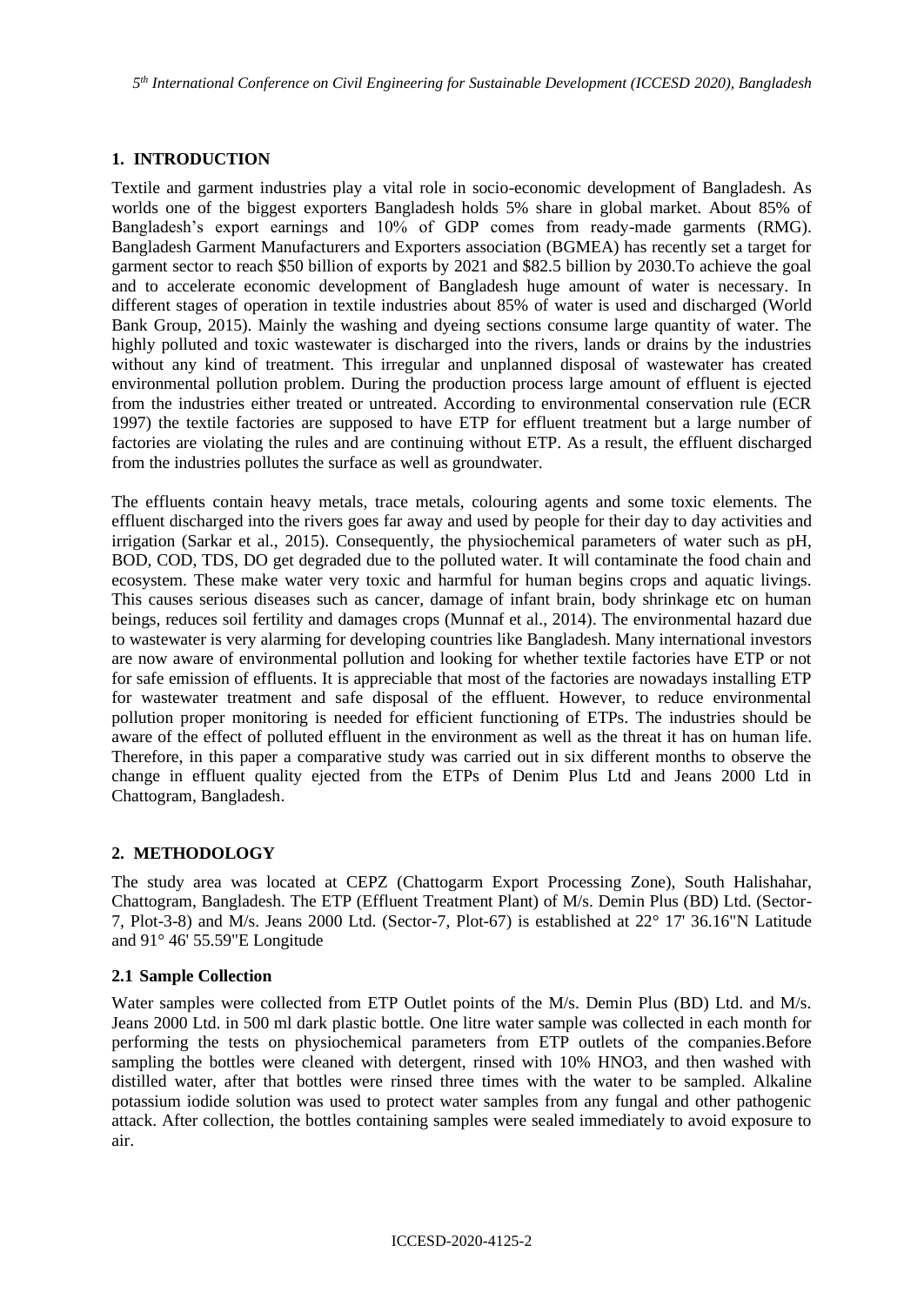## **2.2 Analytical Method**

The following analyses were done from the collected water samples: pH, DO (Dissolved Oxygen), TDS (Total Dissolved Solid), BOD (Biological Oxygen Demand), COD (Chemical Oxygen Demand). To provide necessary information for each sample such as date of collection, location, time etc. were recorded in the note book and each sample collected in a plastic bottle was labeled separately with a unique identification number. Water quality parameters such as pH and DO (Dissolved Oxygen) were determined by Multi-Function Environment Meter (WTW multi 9310).TDS (Total Dissolved Solids) were determined by Digital TDS Meter (Hanna Instruments<sup>®</sup> HI 96302). COD (Chemical Oxygen Demand) was measured by COD Thermoreactor (WTW CR3200) and Photo Flex (WTE) using COD Reagent vial. As BOD (Biological Oxygen Demand) value need 5 days to give the result. First prepared amber bottle and setup Oxitop immediately after collection, after 5 days BOD (BOD5) was measured by incubation (Thermostate Cabinet, WTW TS 606-G/4-i) at 20°C.

## **3. RESULTS AND DISCUSSION**

A study was done on different water quality parameters for consecutive six months on the samples collected from outlet of ETP plant of Denim Plus Ltd and Jeans 2000 Ltd. The different parameters such as pH, COD, BOD, DO and TDS were plotted in the graph against different months shows whether the observed values are within the standard guideline of ECR 1997 or not.

pH indicates acidic or alkaline nature of water. From (fig-1) it is observed that the pH value for both the industries are within ECR 1997 standard which ranges from 6.5-8.5. In May Denim Plus Ltd has pH value 8 and Jeans 2000 Ltd shows pH value 6.5. In August Denim Plus Ltd has 7.8 pH and Jeans 2000 Ltd has 6.7 pH. Other than May and August pH value for both the industries in other months are close enough. The pH value of inlet effluent was maintained well in both the industries during neutralization process. For basic dyeing, pH correction was in acidic side and for acidic dyeing pH correction was done by adding alkali. This neutralization was done with a slow thorough mixing process in pH correction tank.



Figure 1: Values of pH in different months from May to October compared with ECR 1997 standard

Dissolved oxygen is one of the most important indicators of water quality. Naturally DO is mixed in surface water by wind effect. It is very important for the survival of fish, aquatic life for photosynthesis. After using water in industries for different purposes the water gets polluted and so DO level reduces.

When the outlet water from ETP was tested the Maximum DO was found 8.8 mg/l in August for Jeans 2000 Ltd form (fig-2) which is little higher than the standard value 8 mg/l. But in September DO level of Jeans 2000 Ltd was 3.1 mg/l which is very low and below standard level. The production rate was high in September in Jeans 2000 Ltd and the equalization tank could not work effectively because the tank did not has the capacity to hold this much of waste water. As a result the tank could not mix different types of effluent discharging from plants. So DO Level was not increased appropriately due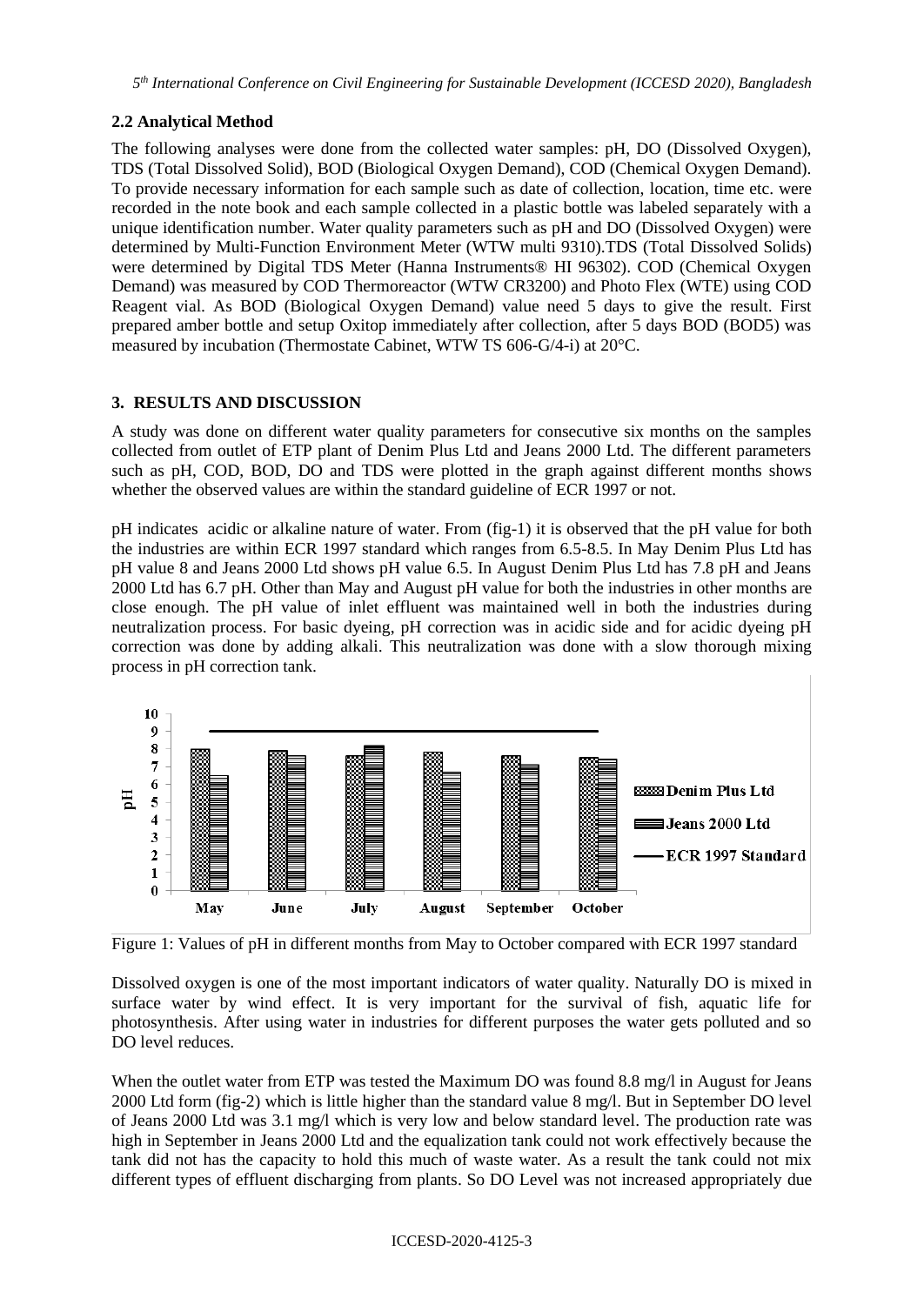to lack of oxygen supply and the high temperature of effluent. Whereas Denim Plus Ltd has a relatively consistent DO level in every month other than May and June. This two month shows low DO level 5.7 mg/l and 5.8 mg/l respectively due to hot weather and less use of purified water in production plants.



Figure 2: Values of DO (mg/L) in different months from May to October compared with ECR 1997 standard

BOD indicates the amount of organic matter in water was found higher 80 mg/l in June in Jeans 2000 Ltd. whereas the standard value for BOD is 50mg/l by ECR 1997. In sizing and desizing processing unit different pollutants such as starch, glucose, carboxy methyl, cellulose, polyvinyl alcohol etc dissolves in water which results in high BOD level. In Jeans 2000 Ltd effluent was taken into flash mixing tank after equalization tank for proper coagulation and flocculation process to skim out the oily substances and dye particles. But this process had some faults due to inappropriate dosage of coagulants and flocculants. As a result, it is observed that Jeans 2000 Ltd has in consistence changes in BOD level in different months. But in Denim Plus Ltd, the values of BOD were in permissible limit in each month as shown in (fig-3).



Figure 3: Values of BOD (mg/L) in different months from May to October compared with ECR 1997 standard

The COD test is done to assess the effect of discharged waste water on environment. In Denim plus the COD value observed from (fig-4) is within the ECR 1997 standard 200 mg/l but the value increased drastically to 391mg/l in August for Jeans 2000 Ltd. During scouring and bleaching process different chemicals such as dyes, salts, alkalies, Acids, Na<sub>2</sub>S, Na<sub>2</sub>S<sub>2</sub>O<sub>2</sub>, and soap are mixed with water and increases COD level. Different units have different toxicity level and so at first, they need to be separated according to high toxicity level. These separating stages were absent in Jeans 2000 Ltd for treating effluent. So lack of proper monitoring was one of the reasons for higher COD level.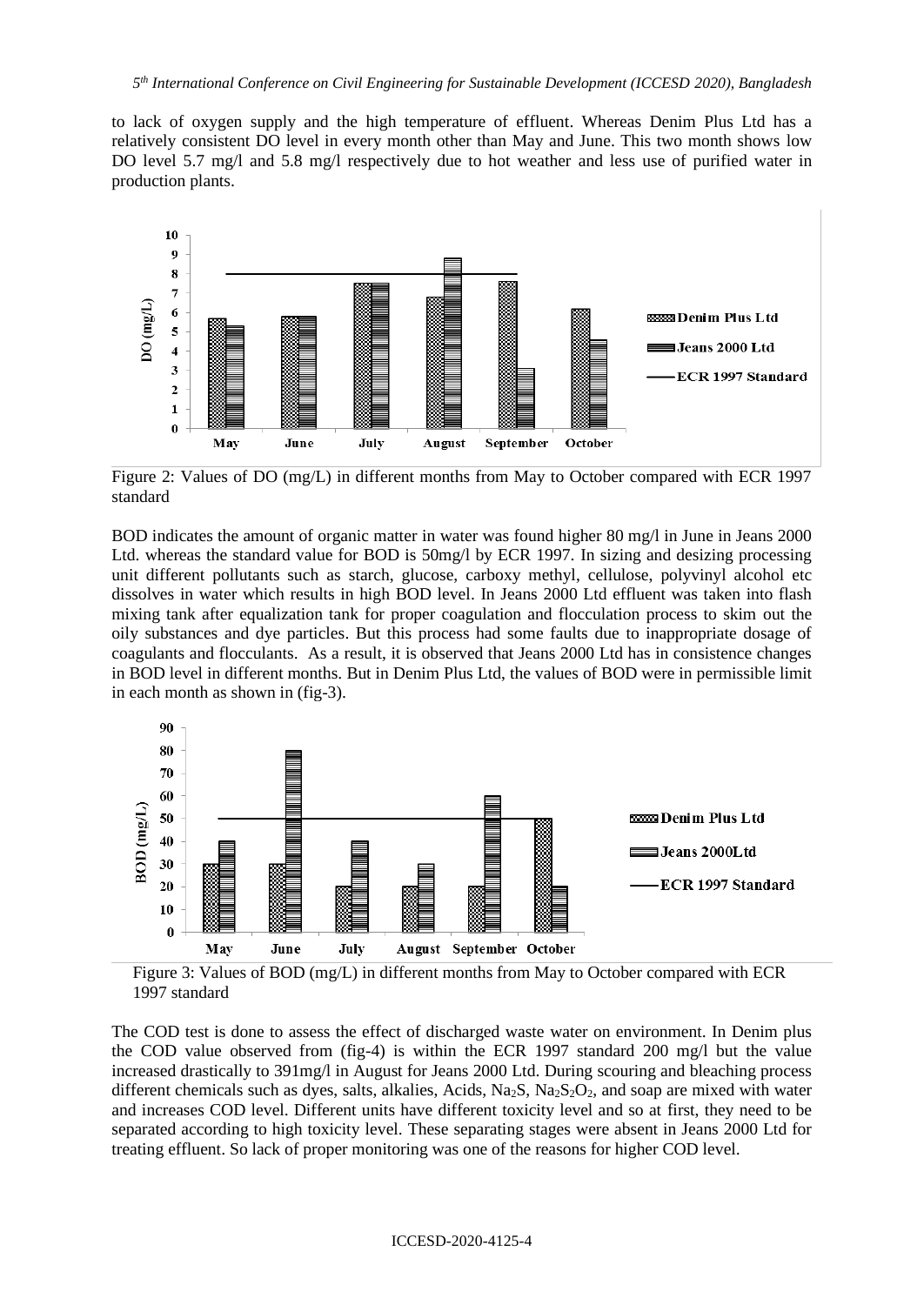In case of Denim Plus Ltd all COD values were very less than standard limit as they use anaerobic digestion process to biodegrade complex organic matter to treat high COD wastes. In August it shows COD 23 mg/l which is very negligible. Moreover the other COD values in each month are in reasonable range and shows a consistent trend for Denim Plus Ltd.



Figure 4: Values of COD (mg/L) in different months from May to October compared with ECR 1997 standard

Total Dissolved Solid (TDS) is the measurement of organic and inorganic substances present in water. Mostly TDS increases due to salts presence in dyeing operation. The six month observation of TDS in (fig-5) shows that the TDS values are within standard limit 2100 mg/l of ECR 1997 for both the factories. TDS cannot be removed totally from effluent but it can be kept within permissible limit by dilution. Jeans 2000 Ltd shows high TDS 2050 mg/l in September where Denim Plus Ltd shows TDS 1962 mg/l in same month. This limits are within standard range of ECR but TDS concentration can be reduced if the industries use salt recovery plant and practice cleaner production within factory premises.



Figure 5: Values of TDS (mg/L) in different months from May to October compared with ECR 1997 standard

### **4. CONCLUSIONS**

From the above study it is concluded that most of the physicochemical parameters of waste water that is discharged from ETP of Denim Plus Ltd are within standard limits of ECR 1997. But the parameters such as COD, BOD and DO are not within the acceptable range for Jeans 2000 Ltd. The COD level has increased significantly in August and BOD level has increased in June. The probable reason for this abnormal increment shows lack of proper management of waste water which leads to increased volume of toxic effluent. The primary treatment of effluent such as coagulation,